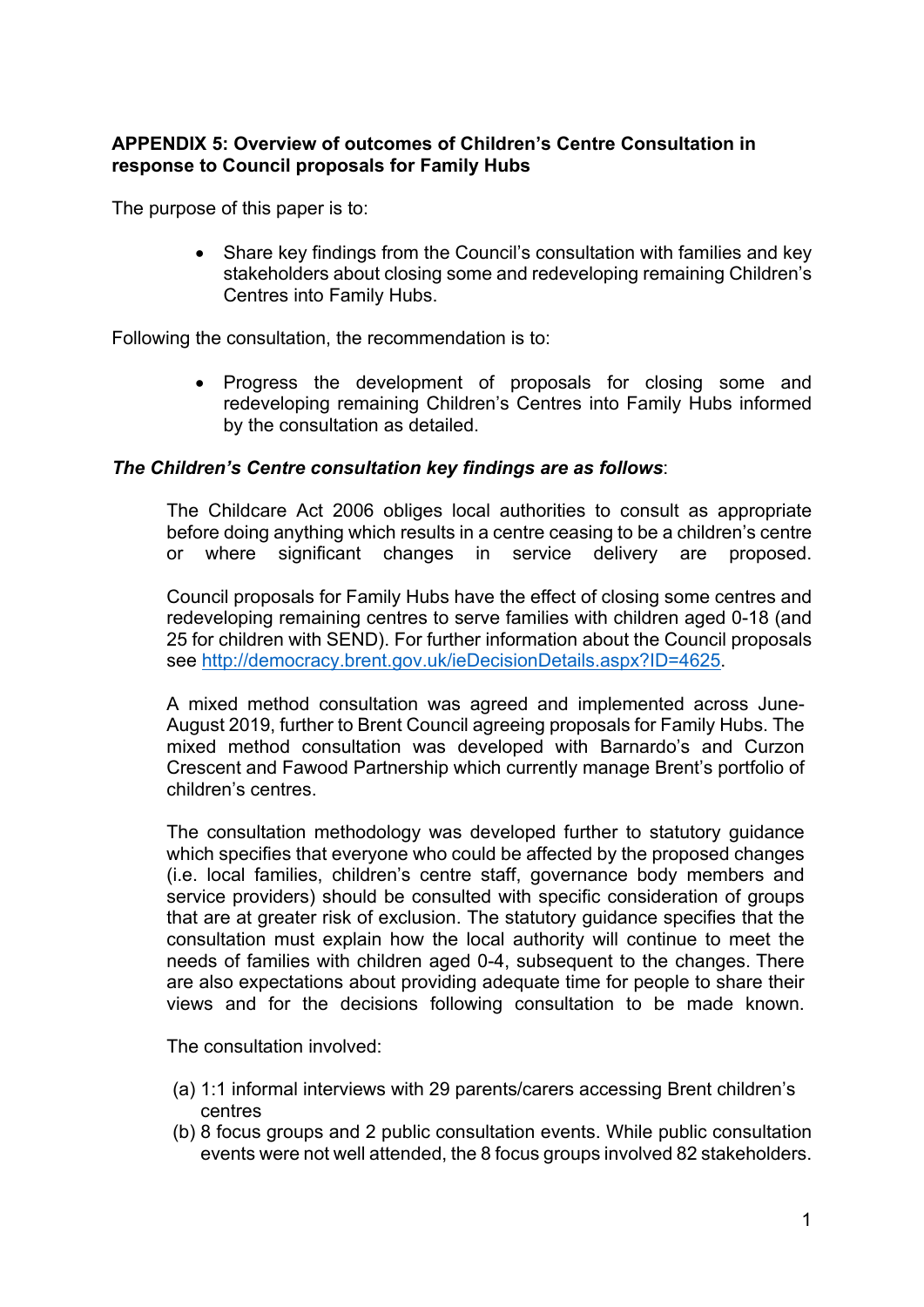These include 24 parents/carers, 10 childminders and 48 multiagency, multidisciplinary staff and partners.

- (c) An online survey completed by 63 multidisciplinary staff and members of governance bodies.
- (d) A survey (completed online and via hard-copy) by 544 parents/carers residing in Brent. This included a diverse mix of families, including 32 young parents, 40 families with children with SEND, 28 parents/carers where that parent or their partner has a disability and 41 families that are expecting a baby.

The key findings of the consultation are that:

- (a) Largely, no families with children aged 0-4 and other stakeholders engaged with the consultation want any Brent children's centres to close.
- (b) Brent children's centres are strongly valued by all stakeholder groups for their role in securing prevention and early intervention outcomes for children and families and supporting self-help and community cohesion. The most significant recurring concern in the consultation was about proposals that reduce universal provision within Family Hubs, most particularly stay, play and learn activities.
- (c) Proposals for developing centres into Family Hubs are supported in respect of supporting families with older and young children, having more information, advice and services in one place, having more support available at evening and weekend which suit families and doing more to secure positive outcomes for families with children with SEND.
- (d) Clarifications were sought about whether a SEND Hub may mean that there will be no specific support for families with children with SEND at other Family Hubs. In the event that was the case, the recommendation from parents/carers and other stakeholders is that services be available for families with SEND at all Family Hubs, in addition to a more specialist SEND Hub

This is given weight by 626 children with SEND in the year ending March 2019 accessing diverse support at Brent children's centres, with the most popular types of support being day-care (223), family support and outreach (186) and targeted family support (48).

The recurring suggestions about what should be included within future plans for Family Hubs are:

- (a) Dedicated provision for families with children aged 0-4 that is distinct from health visiting/midwifery, early education and childcare settings.
- (b) Some universal provision for families with children aged 0-4, most particularly: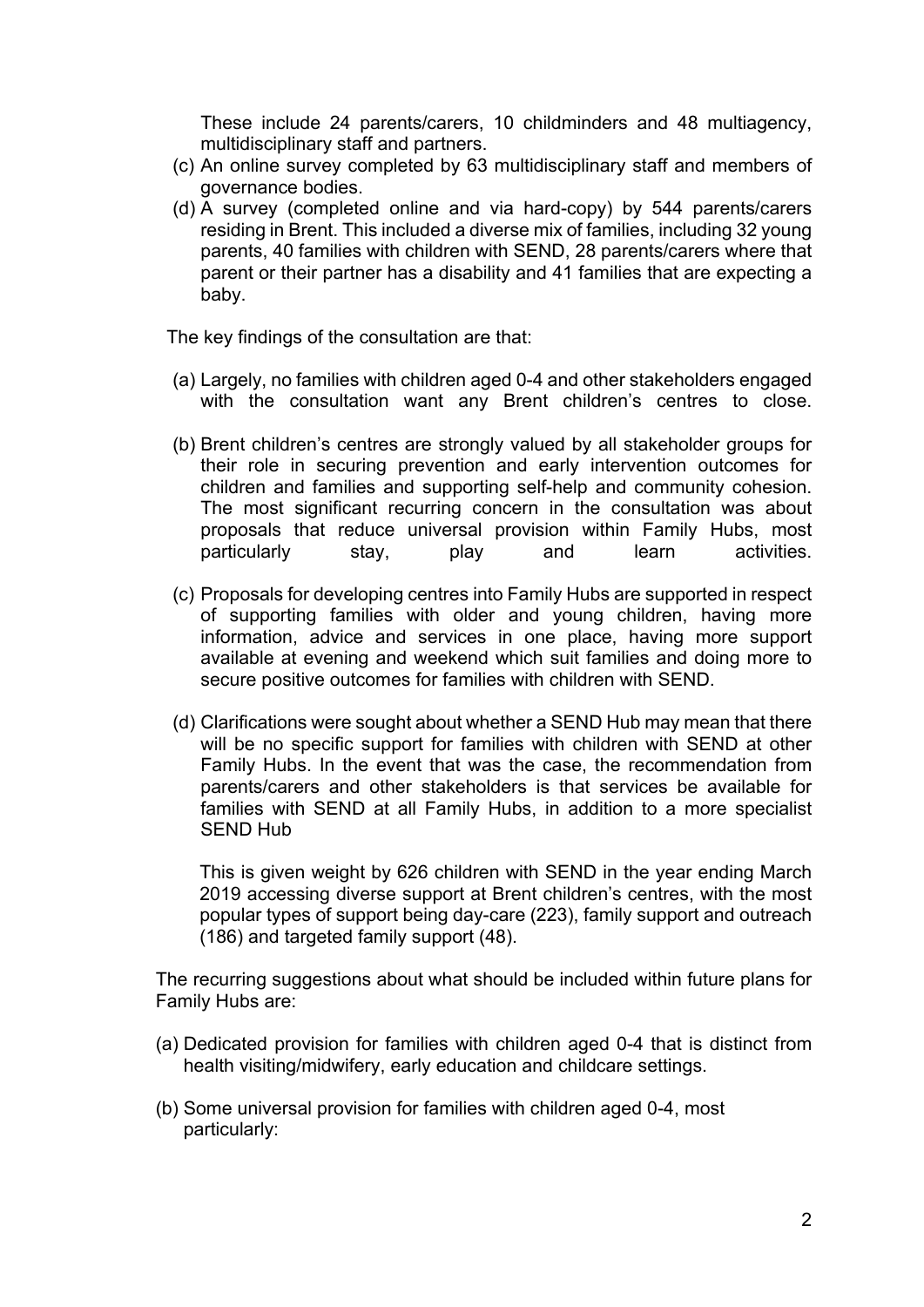- a. Stay, play and learn activities, including sessions delivered by childminders (and where these include access to outdoor space)
- b. Health services particularly health visiting and midwifery
- c. Access to early years speech and language
- d. Childcare information and advice

.

- e. Support with parenting, especially for new parents
- (c) Approaches to scheduling services at times and venues that families with children aged 0-4 can attend and feel confident to do so.
- (d) A service model which helps overcome challenges for some families to access services. For example, those families unable to travel to relevant services due to cost/distance from home/location not being safe for them and/or where families require support in other languages and/or where families with parents and/or children with SEND. There were particular worries expressed about gaps in provision affecting families in parts of Willesden, Harlesden and Neasden.

Aligned to this, are suggestions for more integrated provision with available services within each Family Hub area. In this way, staff across wider community services and at each Family Hub will have better knowledge about, and are effective in referral/ signposting to all provision relevant to the needs of families with children aged 0-4 within local communities.

There are also suggestions that the Council develop a communications and information strategy that keeps families and staff up to date on developments and provides opportunities for families and staff to inform developments.

Amongst most parents/carers, there is an openness to charging for attendance of some families without greater levels of need for non-statutory services. The average level of charge recommended for sessions is £2-2.50 per child.

For specific cohorts of families, there are also other types of support that are strongly valued. These are:

- a. Parenting courses and workshops (especially for young parents and those living in Kingsbury locality). The value of this support was reinforced by multiagency staff, schools and other partners.
- b. Midwifery services (especially for lone parents and families expecting a baby).
- c. Citizen's Advice Bureau (CAB) (especially for families where parents and/or children have SEND and those living in Harlesden locality).
- d. Stay, play and learn sessions for families with a child/ren with SEND.

Multiagency staff and partners strongly reinforced parent/carer views about the importance of a, c and d, while representatives from schools and governance bodies also strongly reinforced the importance of a.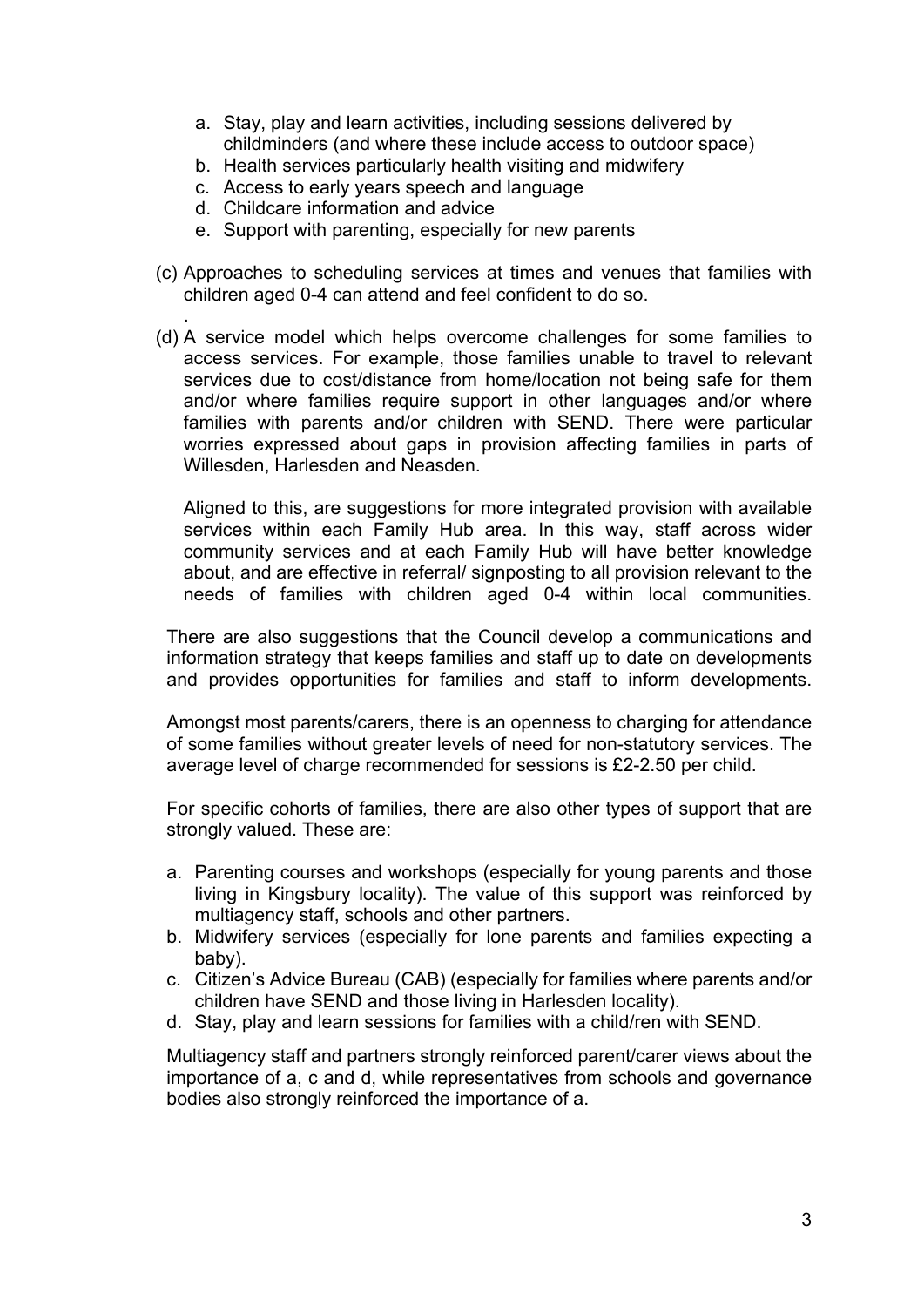# *Council proposed response to key findings from the Children's Centre consultation*

It is encouraging that many aspects of stakeholder feedback can meaningfully be provided for within existing plans for progressing Family Hubs. These are shown as some of the key findings, concerns and recurring suggestions for Hubs. These aspects are recommended to be made much more explicit in future communications and service specification development and finalisation about Family Hubs.

It is also appropriate to implement the suggestion proposed that an information and communication strategy be developed for the next stages of work to keep families, staff and other stakeholders informed and engaged in processes for finalising and implementing Family Hubs.

On the key findings, it is not recommended to keep all Brent children's centres open, whether as stand-alone children's centres or as redeveloped Family Hubs. This would not deliver the required budget savings. The cost of maintaining buildings will necessarily mean that there will also be fewer services from these buildings reducing the impact of service provision. While some individual Children's Centres that were recommended for closure such as Barham Park, Harmony, Mount Stewart, Wembley and Wykeham did have some specific requests not to be closed, there was relatively few families, childminders and other stakeholders that expressed this.

The worries associated with SEND provision and closures can be ameliorated to some extent by the planned Family Hub service model which helps overcome challenges for some families to access services and for a more integrated provision with available services within each Family Hub area. None of the existing children's centre sites are particularly large. This means that we need to identify satellite sites for Family Hub service delivery. This will also enable access to more local services. We plan to build local committees for each Family Hub which means that wider community based activities within the footprint of each area will be included within the Family Hub model.

On concerns around the provision of some universal stay, play and learn activities accessible for all families with children aged 0-4 within each Family Hub, it is recommended that we help facilitate some stay, play and learn activities and we work with community based parent and toddler groups as part of developing a more comprehensive and integrated service offer, providing good quality provision, building relationships with families and identifying/referring families for extra support. On these activities, this needs to take account of both childminders and that delivered by early years workers. Family Hub early years workers and Brent Council early years advisory team could offer quality improvement support.

Some stay, play and learning groups with a targeted message would still be offered from Family Hubs, e.g speech and language development in rhyme time sessions and the introduction of more early learning sessions for parents of babies for a fixed time e.g. 3 months where parents could then be supported to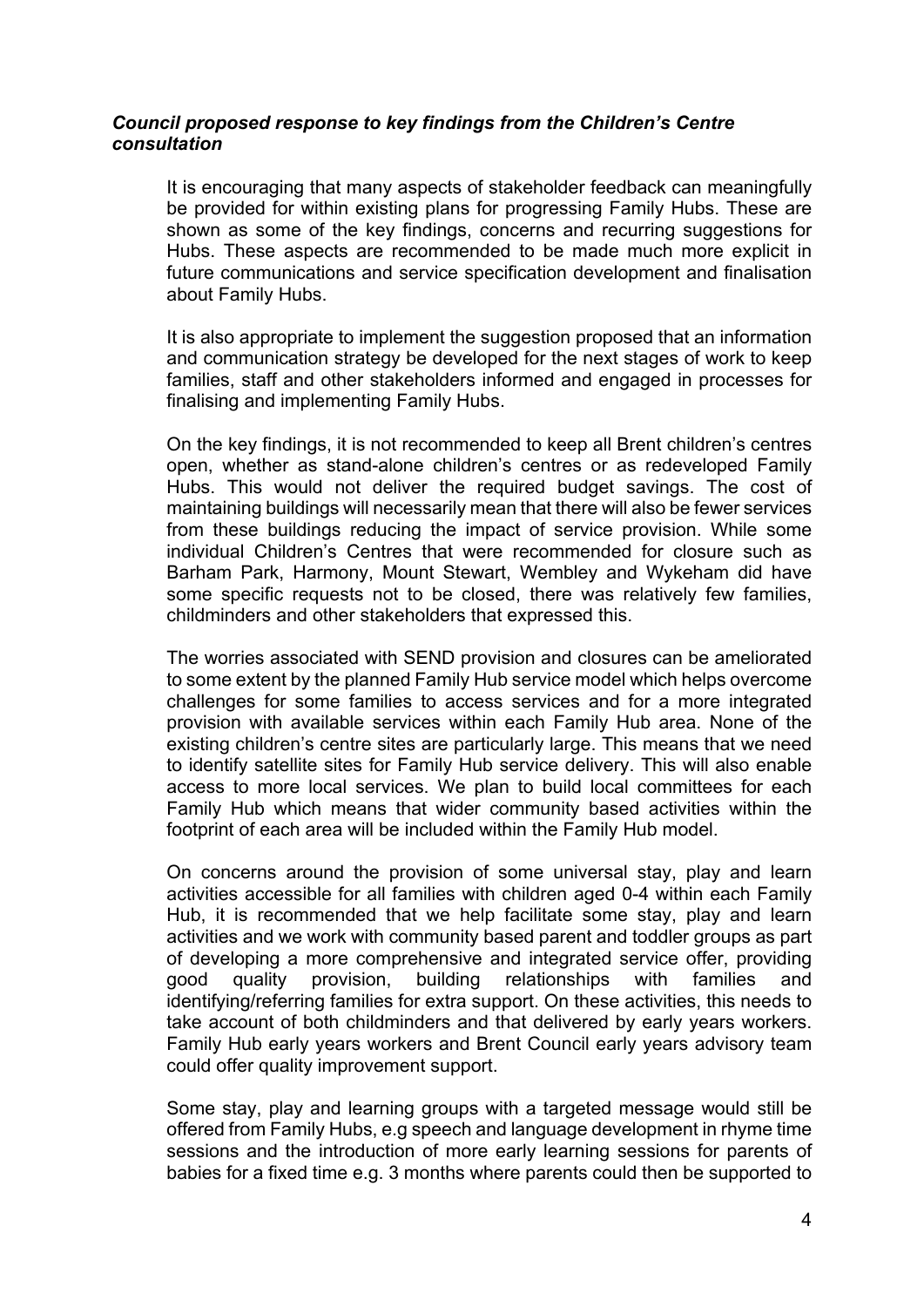continue in community groups. For childminders, it would be possible to offer sessions with a small charge attached. Childminders are professional fee charging carers and not seen as a vulnerable group.

Many other concerns expressed in the consultation process are directly addressed in the emerging plans for Hubs. When the sites and model are agreed, clearer communication can be commenced giving more details for all children's centre stakeholders and future prospective Hub users.

# *Take up of different services by some specific target groups*

# **Families with children with SEND**

Of the 626 children accessing support through Brent children's centres, close to 2 in 5 (39%) attended sessions at Curzon Crescent. The next most frequented sessions are by children with SEND at Tree Tops (11%), Fawood (11%), Alperton (10%), Wembley (8%) and Willow (6%). There was attendance by children with SEND at all Brent children's centres, albeit with very limited attendances at Harmony and St Raphael's children's centres.<sup>1</sup>

The types of sessions accessed by families with children aged 0-4 with SEND are set out below. The most popular sessions are day care (36%), family support and outreach (30%), targeted family support relevant specifically to children with SEND such as Portage, Buss and Child in Need Free Play (8%), training, employment and volunteering (6%) and early learning and play (6%).



**Key services sought by stakeholders forming part of the consultation** The value of specific services reported by stakeholders in the consultation is reinforced by existing levels of demand. For example:

• 16,497 children attended universal stay, play and learn activities. These children are largely resident in the Treetops (19%), Three Trees (18%), Alperton (16%), Church Lane (11%), Fawood (10%) and Curzon Crescent

<sup>1</sup> The source is Estart data for the period 1/4/18- 31/3/19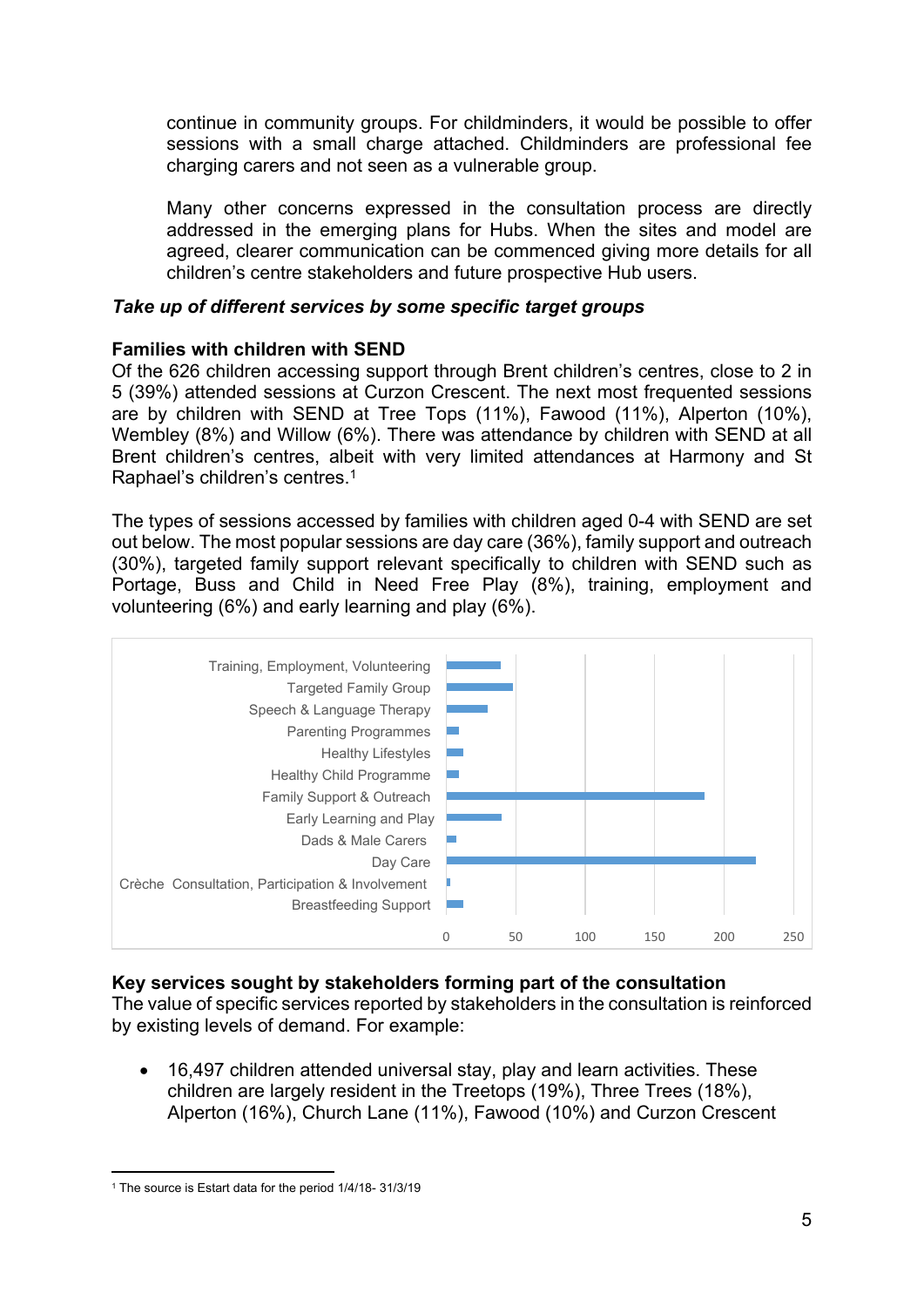(9%) children's centres areas.

- Childminder stay, play and learn activities, with 2,219 children assisted. These children are largely resident in the Three Trees (22%), Curzon Crescent (18%), St Raphael's (12%) and Willow (12%) children's centres areas. There have been 1,352 attendances by childminders at these sessions.
- Health visiting services delivered as part of the Healthy Child Programme with 6,258 children assisted. These are mainly supported at Church Lane (21%), Granville Plus (20%), Curzon Crescent (16%), Welcome (15%) and Three Trees (8%) children's centres.
- Ante-natal services, with 4,568 parents/carers assisted. These are mainly supported at Church Lane (39%), Wembley (27%), Granville Plus (22%) and Harmony (7%) children's centres. There were also 1,329 parents/carers accessing post-natal services and breastfeeding support, with more than half (58%) doing so at Curzon Crescent children's centre.
- Early years speech and language activities with 9.512 children assisted. These are supported across diverse children's centres, with the most popular attendances at Curzon Crescent (15%), Church Lane (12%), Treetops (12%), Wembley (10%), Welcome (9%) and Three Trees (8%) children's centres.
- Father's programme was accessed by 157 fathers/male carers. This is mainly at Treetops (49%), Church Lane (20%), Three Trees (14%) and Harmony (9%) children's centres.
- Training, Work related advice, Volunteering & Financial Advice Services were accessed by 3,648 parents/carers. These are supported across diverse children's centres, with the most popular attendances at Wembley (16%), Curzon Crescent (15%), Three Trees (15%), Harmony (10%) and Church Lane (10%) children's centres.

To summarise, legislation Children's Centres is contained in the Childcare Act 2006 (as variously amended by subsequent Acts including the Apprenticeships, Skills, Children and Learning Act (ASCL) 2009, Education Act 2011, and Children and Families Act 2014). This refers to the following sections of the Childcare Act:

- Section 1: Duty on local authorities to improve the well-being of young children in their area and reduce inequalities between them.
- Section 3: Duty on local authorities to make arrangements to secure early childhood services in their area are provided in an integrated manner in order to facilitate access and maximise the benefits of those services to young children and their parents
- Section 5A: Arrangements to be made by local authorities so that there are sufficient Children's Centres, so far as reasonably practicable, to meet